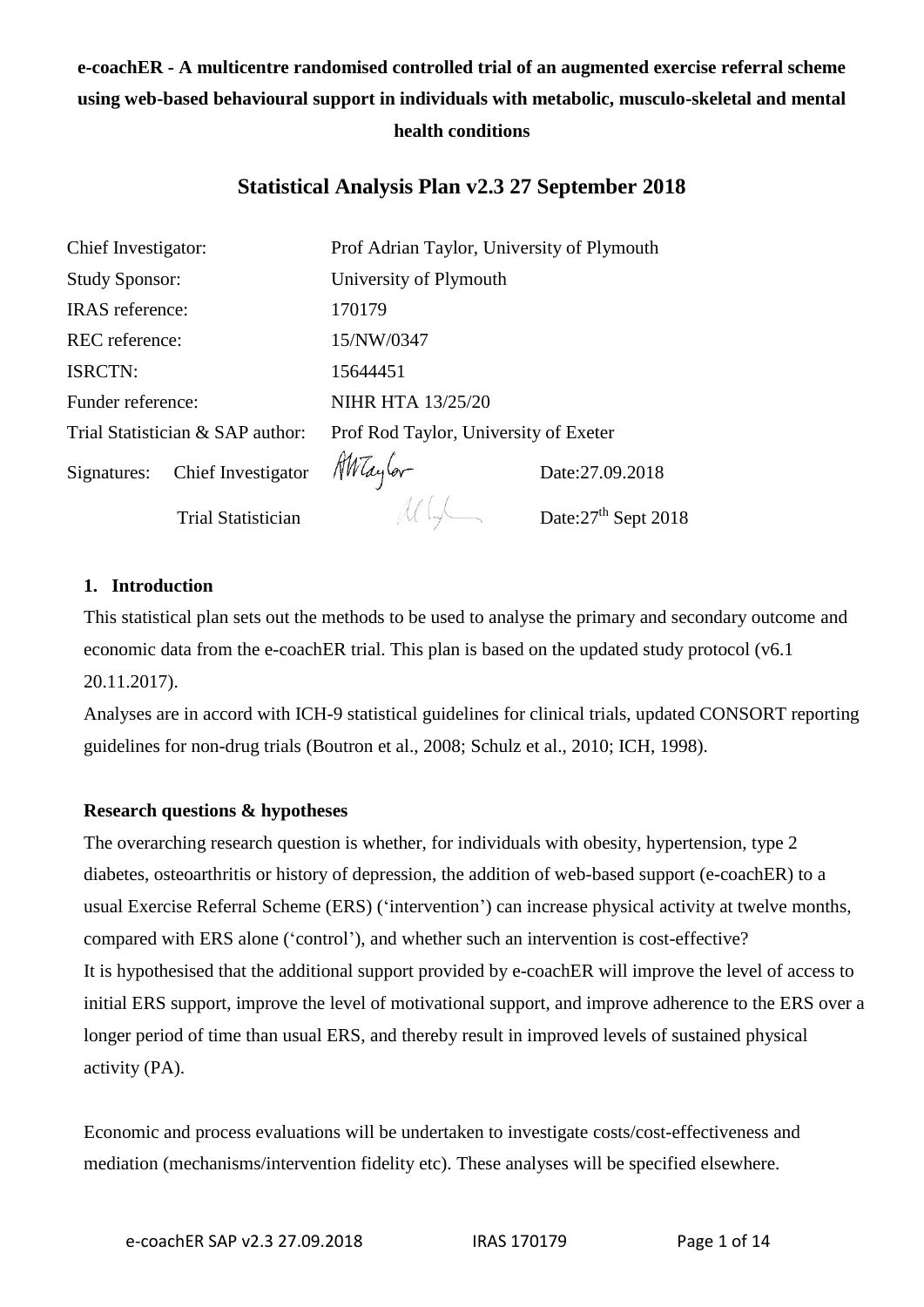## **2. Description of variables**

#### *2.1 Outcomes*

#### *Primary outcome:*

Total weekly minutes of MVPA in ≥10 minute bouts, recorded objectively by accelerometer, over one week at twelve months. To be included participants need to provide activity recorded on at least 4 days, including a weekend day, for at least 16 hours per day.

#### *Secondary outcomes:*

- Average minutes of MVPA, measured by accelerometer, over one week at 4 and 12 months postrandomisation.
- Achievement of at least 150 minutes of MVPA, measured objectively by accelerometer, over one week at 12 and four months.
- Self-reported achievement of at least 150 mins of MVPA over one week using the Seven Day Physical Activity Recall Questionnaire at four and twelve months.
- Self-reported health-related quality of life, assessed by the EuroQol-5 dimension–5 level (EQ-5D-5L) at four and twelve months.
- Self-reported symptoms of anxiety and depression, assessed by the Hospital Anxiety and Depression Scale (HADS) at four and twelve months.
- Average daily hours/minutes of sedentary behaviour (objectively measured by accelerometer) at baseline, four and twelve months.
- Average daily hours/minutes of sleep (objectively measured by accelerometer) at baseline, four and twelve months.
- Uptake of the ERS according to the attendance records held by the ERS service provider, with imputed patient-reported attendance at 4 weeks and/or 4 months where the ERS service data are missing
- Adherence to the ERS using a composite measure to describe the proportion in each arm of the trial who achieved the primary outcome at four months and were still doing so at twelve months.

## *2.2 Baseline characteristics*

The following participant demographic data will be collected at baseline: geographical location, age, gender, clinical condition (type 2 diabetes; lower limb osteoarthritis; obesity; recent history of depression; hypertension), BMI, blood pressure, ethnic group, relationship status, domestic residents status, smoking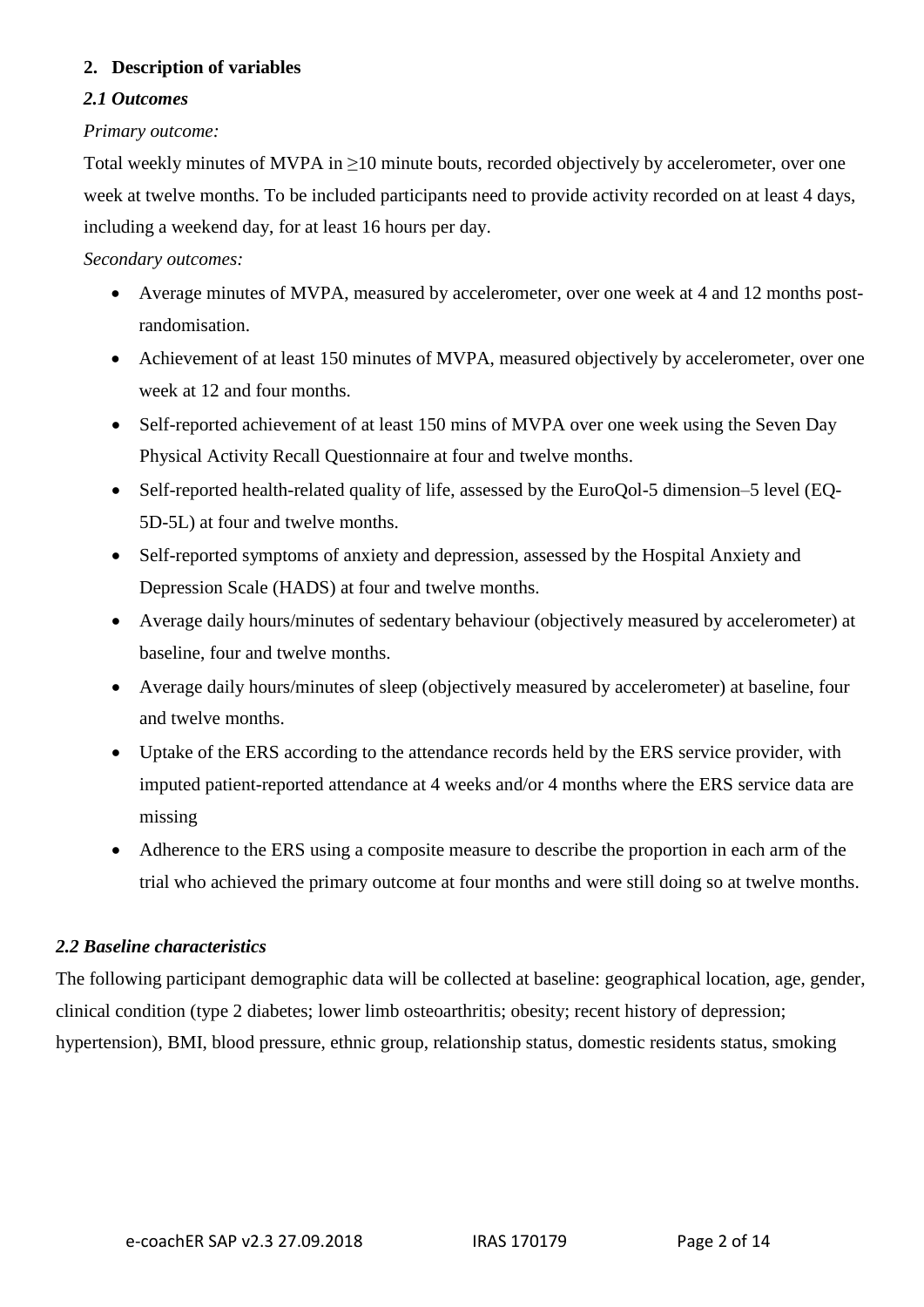status, employment status, education status, GP Physical Activity Questionnaire score, internet use capability, and requirement for translator for trial purposes.

## **3. Follow up & participant flow**

All outcomes will be assessed at 4 and 12-months post randomisation. Patient numbers and progression through the key stages of the trial i.e. screened, recruited, randomised, attrition and completed outcomes will be summarised in detail according to CONSORT flow diagram (Boutron et al., 2008).

## **4. Statistical analysis**

Following data lock by PenCTU, the analyses following will be undertaken by the statistician blinded to group (randomised groups will be coded 'A' or 'B'). Following the blinded presentation of the trial results to the TMG and agreed interpretation of the results, the groups will be unblinded.

## *4.1 Descriptive analyses*

A summary of baseline characteristics and baseline outcome values in intervention and control groups will be undertaken and between group equivalence assessed descriptively. Since differences between randomised groups at baseline could have occurred by chance, no formal significance testing will be conducted. Any notable baseline differences between groups will be discussed with the TMG and consideration as to whether these factors are likely to be predictive of outcomes and whether this factor(s) should be included in the inferential analysis models.

## *4.2 Interim analysis*

No interim inferential analysis is planned and an inferential analysis of 4-month outcome data will not be undertaken in advance of 12-month analyses.

## *4.3 Inferential analyses*

Inferential analyses will focus on the between group comparison of intervention vs. control.

## *Definition of comparison groups*

Intention to treat (ITT) complete case: groups according to original randomised allocation in participants with complete data at follow up.

Intention to treat (ITT) imputed: groups according to original randomised allocation in all participants. Per protocol (CACE): include all ITT complete case participants with a coded variable indicating whether participants have completed Step 5 'Making your activity plans' or not. In Step 5, users make their SMART activity plan, and then review their step goal and SMART activity goal.

#### *Primary analysis*

The primary analysis using linear model (continuous outcomes – using STATA 'regress') or logistic model (binary outcomes – using STATA 'logistic' command) will compare primary and secondary outcomes between groups in according to the principle of intention to treat (i.e. according to original randomised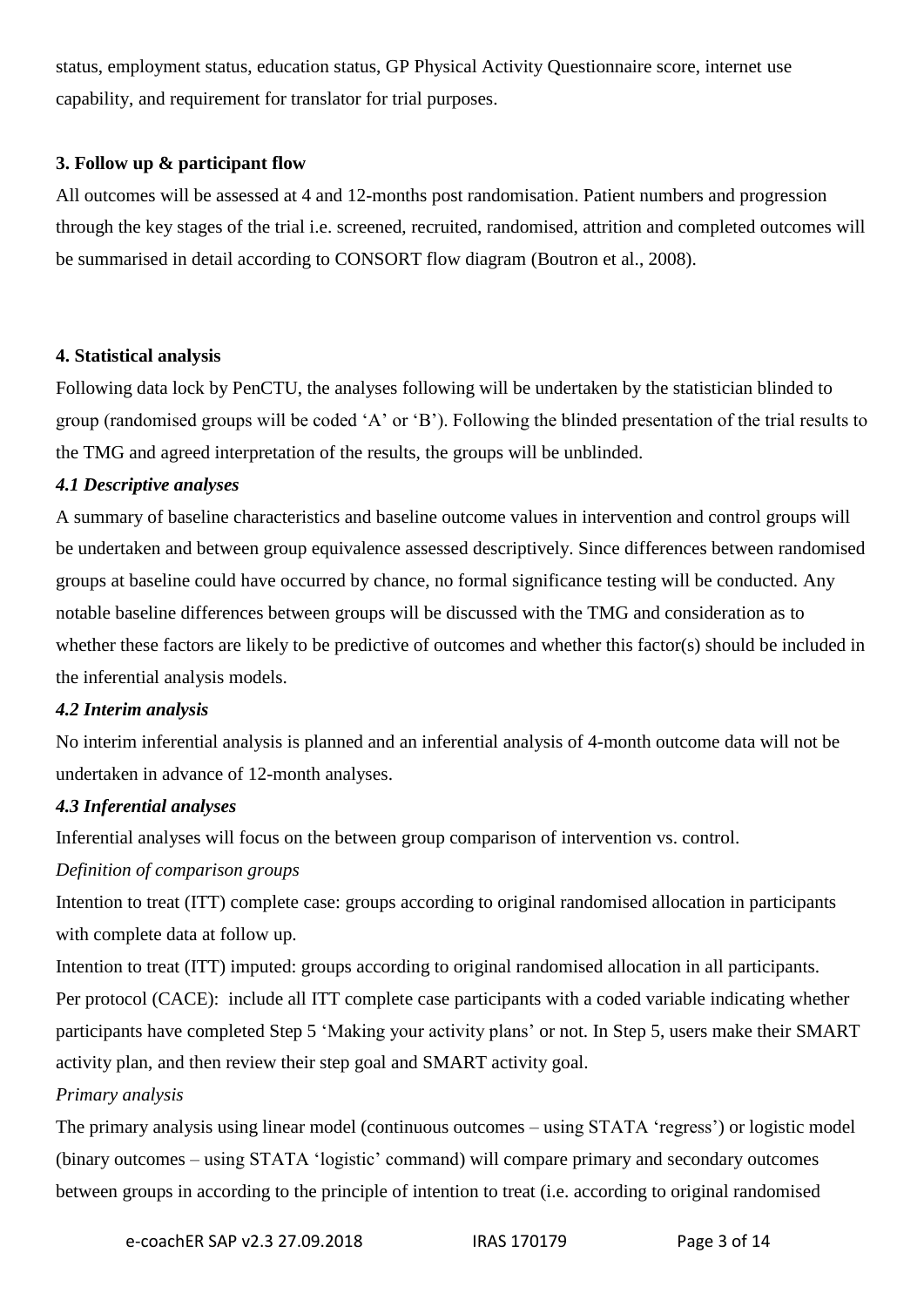allocation) in participants with complete outcomes at twelve months adjusting for baseline outcome values and stratification (site: (1=South West; 2=Birmingham; 3=Glasgow) and minimisation variables (patient's perception of main medical referral reason: 1=control diabetes; 2=weight loss; 3=lower blood pressure; 4=manage lower limb osteoarthritis symptoms; 5=manage mood/depression; and IT literacy level: 1=lower confidence; 2=higher confidence). Given age and gender are known to be predictive of physical activity, these baseline characteristic will also added to the adjusted model.

#### *Secondary analysis*

Secondary analyses will be undertaken to compare groups at follow up across all follow up points (i.e. four and twelve months) using a mixed model repeated measures approach (using STATA 'xtmixed' command). In addition we will seek to undertake secondary per protocol (as defined above) analysis using a complier average casual effect (CACE) approach (using STATA 'ivregress' command) to examine the impact of adherence to the e-coacher intervention on primary and secondary outcomes at 12-months.

#### *4.4 Subgroup analyses*

The primary analysis model will be extended to fit interaction terms to explore possible subgroup differences in intervention effect in stratification and minimisation variables for the primary outcome at 12 months. Given the relatively low power for testing interactions, these results should be considered exploratory only.

#### *4.5 Handling of missing data*

Data entry and cleaning will be conducted by PenCTU staff according to the e-coachER Data Management Work Instruction. For the purposes of this analysis plan, missingness is defined as those patients with the absence of data at follow up for one or more outcomes. Reasons for missingness (e.g., drop out, loss to follow up) will be recoded and a comparison made of baseline characteristics of completers and those to lost follow up. Missing data at 12-months follow-up for primary and secondary outcomes will be imputed regardless of the reason(s) they was missing. For participants with missing outcomes, we used the baseline outcomes and other explanatory covariates (e.g. treatment group, sex, age, ethnicity, region, and disease duration) to impute the missing data, assuming unobserved measurements were missing at random (using STATA 'ice' and 'mim' commands). Using the same primary analysis model as described above, between group outcomes will be compared in ITT complete case and imputed data sets for primary and secondary outcomes at 12-months.

#### *4.5 Adverse events*

Safety data and adverse events will be listed descriptively by group and include details of the event, and the likely relatedness to either treatment.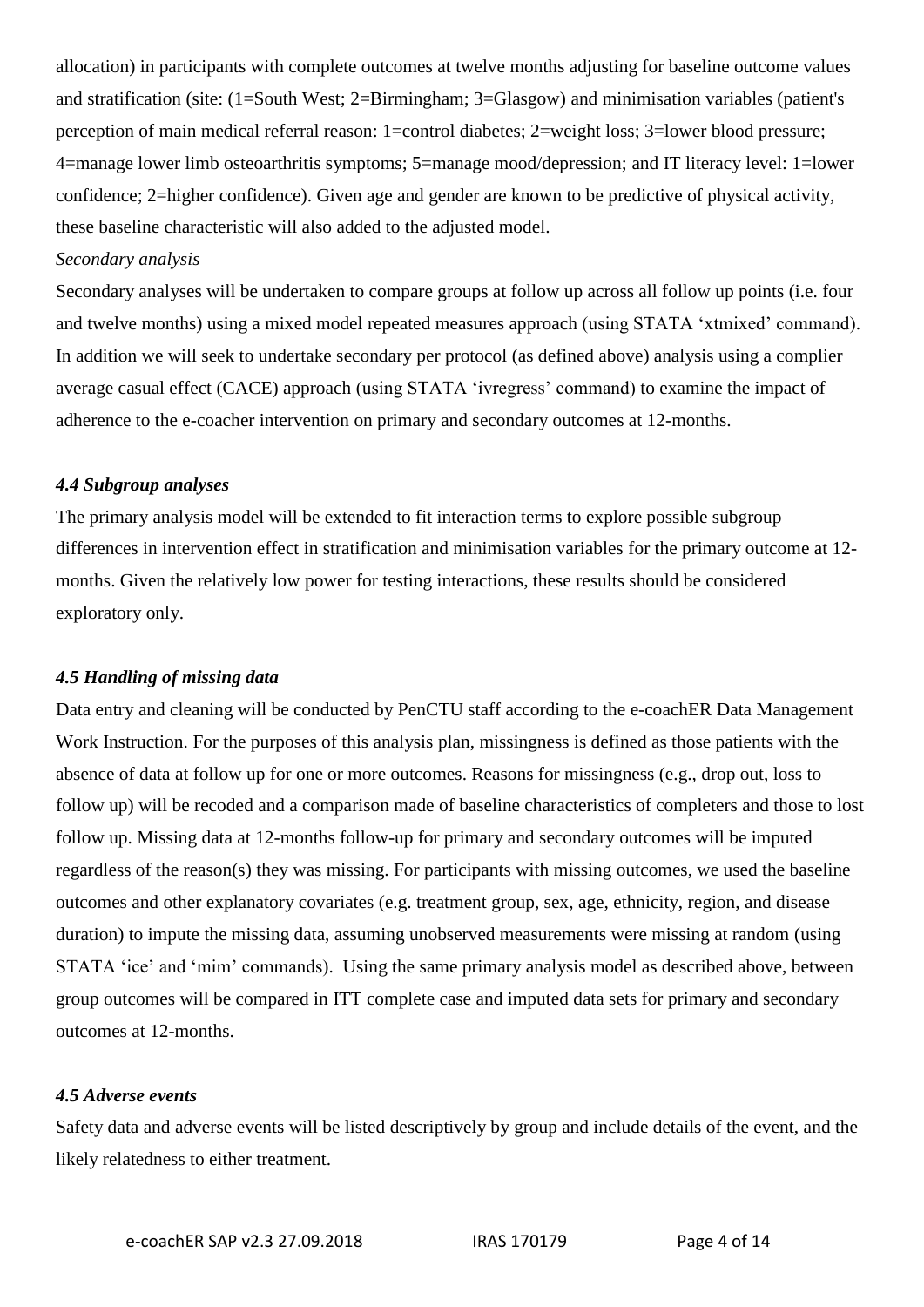#### **5. Data presentation**

Results will be reported as between group mean differences with 95% confidence intervals; global P-values will also be provided with regard to categorical explanatory variables. The threshold for determining significant effects will be P<0.05. No adjustment of P-values will be made to account for multiple testing, although the implications of multiple testing will be considered when evaluating the results of the analyses. Analysis of the primary outcome will be performed prior to all other analyses.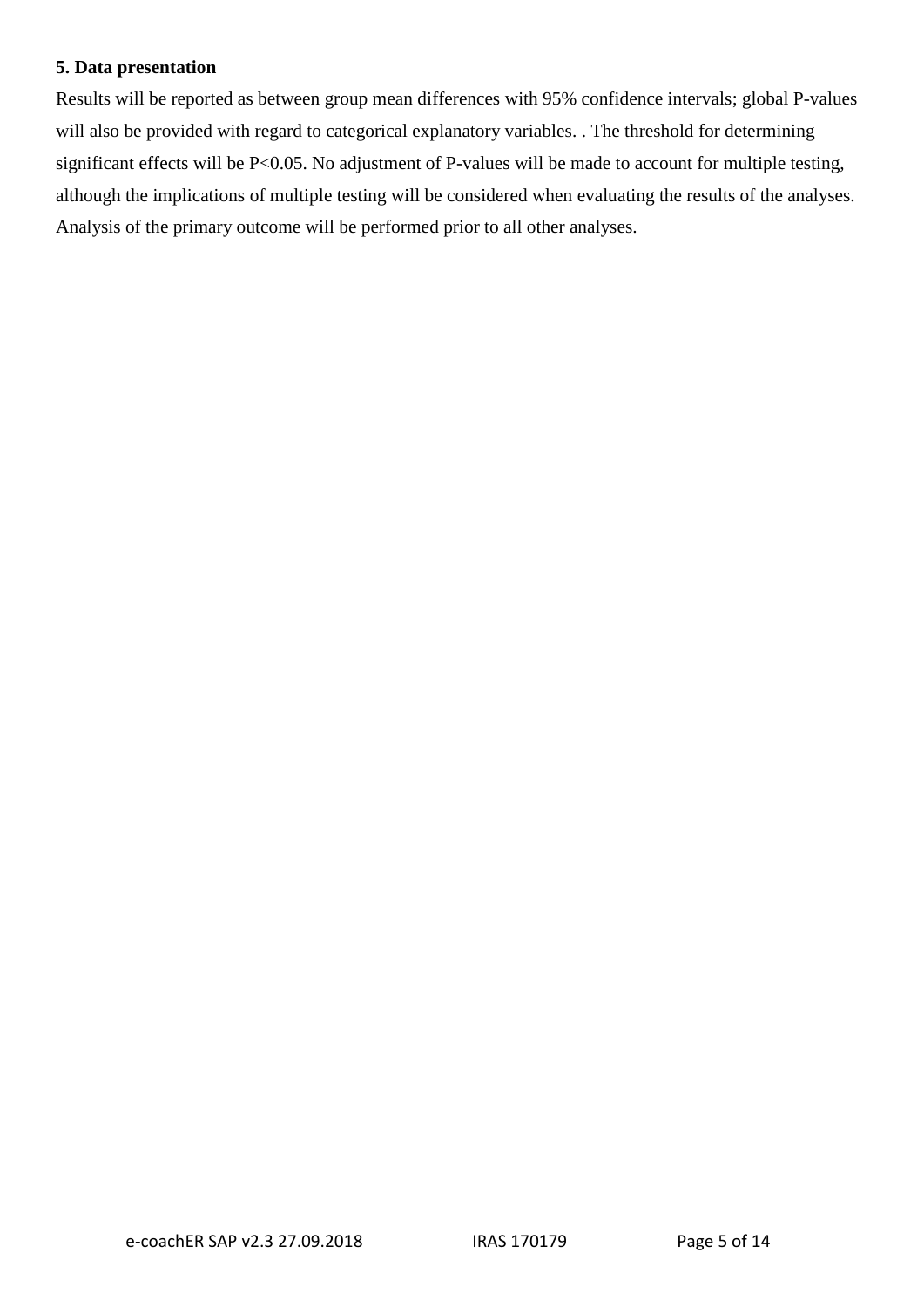## **6. Model checking and validation**

All analyses will be undertaken using STATA v14.2.

Checks will be undertaken to assess the robustness of models, including assessment of model residual normality and heteroscedasticity.

Rod Taylor, University of Exeter Medical School

#### **7. References**

Boutron I, Moher D, Altman D, Schulz K, Ravaud P, CONSORT Group. Extending the CONSORT statement to randomized trials of non-pharmacologic treatment: explanation and elaboration. *Ann Intern Med*. 2008;148;295-309.

ICH 1998, ICH Topic E 9: Statistical Principles for Clinical Trials, European Agency of Medicines, London, CPMP/ICH/363/96.

Schulz K, Altman D, Moher, D. CONSORT 2010 Statement: Updated Guidelines for Reporting Parallel Group Randomized Trials. *Annals Inter Med.* 2010;152:1-15.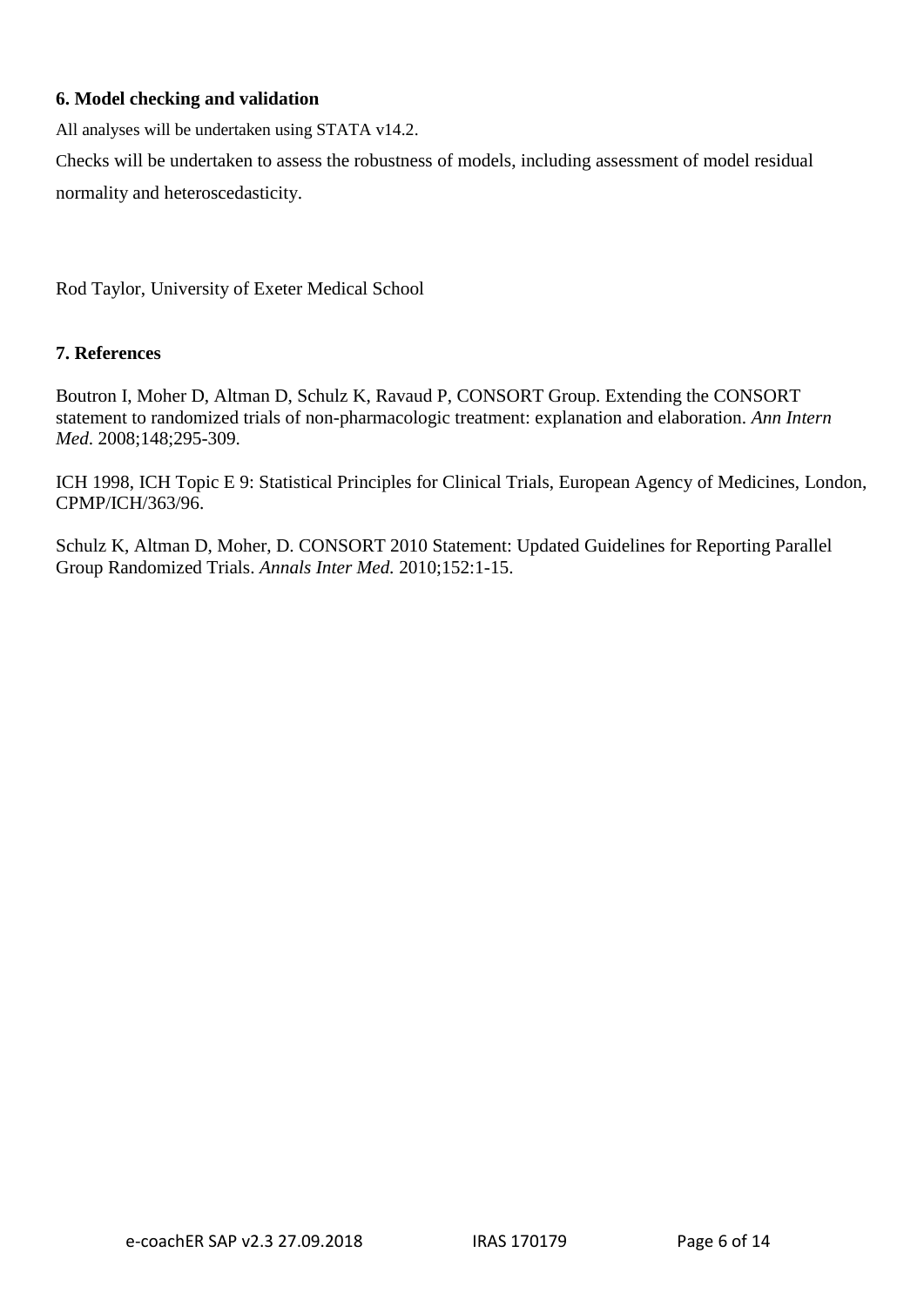# **8. Proposed results table templates**

|                                              | Group A | Group B |
|----------------------------------------------|---------|---------|
| Gender - n male (%)                          |         |         |
| Age - mean (SD) [range]                      |         |         |
| $BMI - mean (SD) [range]$                    |         |         |
| <b>General Practice Physical</b>             |         |         |
| <b>Activity Questionnaire (GP</b>            |         |         |
| PAQ) score $- n$ (%)                         |         |         |
| Clinical condition:                          |         |         |
| Patient's perception of main                 |         |         |
| medical referral reason                      |         |         |
| (reason for referral ERS) - n                |         |         |
| (% of total)                                 |         |         |
| Patient's perception of main                 |         |         |
| medical referral reason                      |         |         |
| - prevalence (regardless of                  |         |         |
| rank $) - n$ (%)                             |         |         |
| Ethnic group $- n$ (%)                       |         |         |
|                                              |         |         |
| Relationship status – $n$ (%)                |         |         |
|                                              |         |         |
|                                              |         |         |
| Domestic residence status -                  |         |         |
| n (%)                                        |         |         |
|                                              |         |         |
| Education status - $n$ (%)                   |         |         |
|                                              |         |         |
| Smoking status - n (%)                       |         |         |
|                                              |         |         |
| IT literacy level $- n$ (%)                  |         |         |
| Lower capability<br>$\overline{\phantom{a}}$ |         |         |
| Higher capability                            |         |         |
| Requirement for translator                   |         |         |
| for trial purposes $- n$ (%)                 |         |         |
|                                              |         |         |

## **Table 1. Baseline demographic and health related characteristics for groups**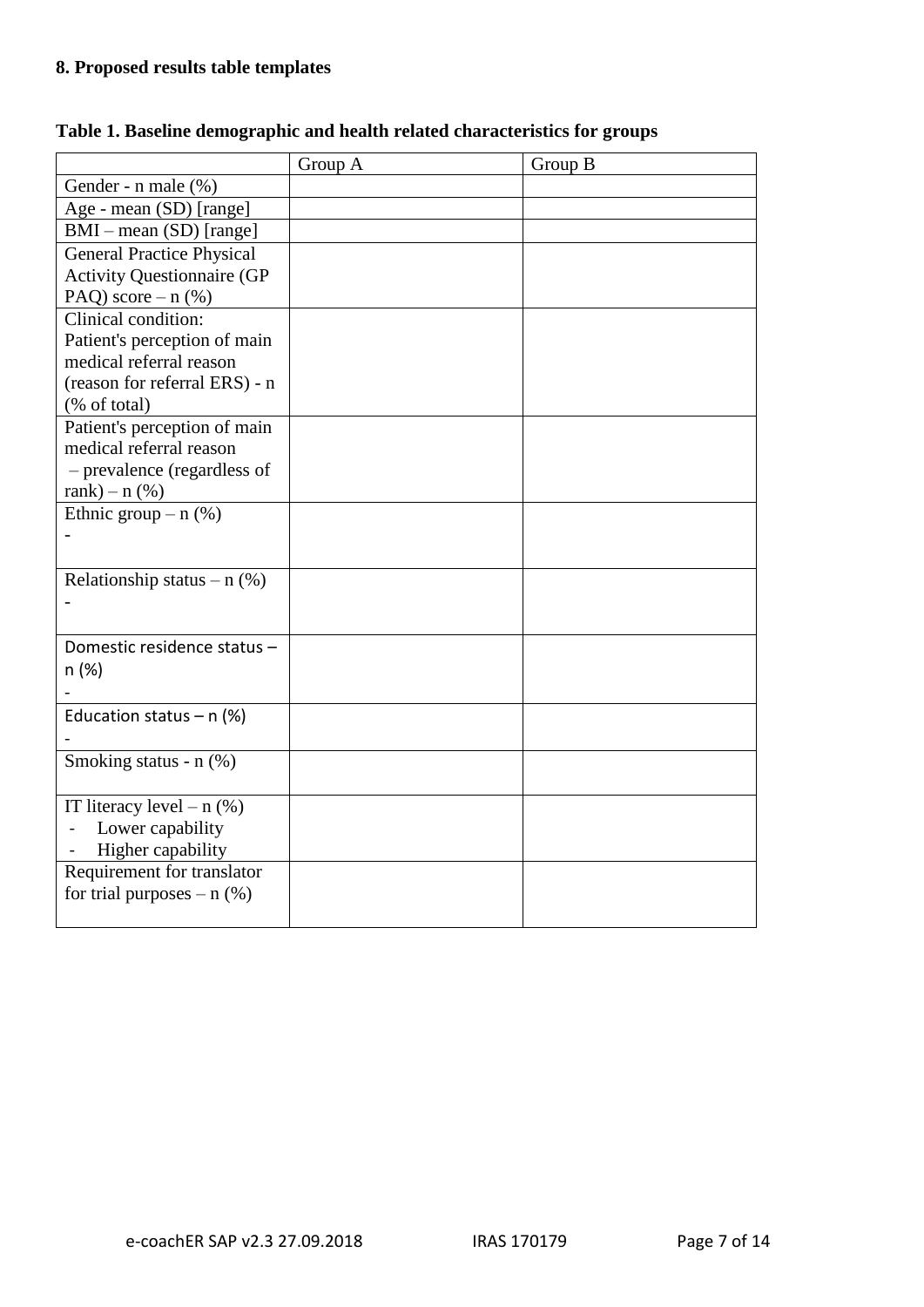|                           | <b>Baseline</b> |                 | 12-months follow-up |                 | <b>Between group</b><br>Difference* |
|---------------------------|-----------------|-----------------|---------------------|-----------------|-------------------------------------|
|                           | <b>Group A</b>  | <b>Group B</b>  | <b>Group A</b>      | <b>Group B</b>  | Mean or Odds ratio                  |
|                           | $N$ Mean $(SD)$ | $N$ Mean $(SD)$ | $N$ Mean (SD)       | $N$ Mean $(SD)$ | $(95\% \text{ CI})$ , P-value       |
|                           | or $n/N$ $(\%)$ | or $n/N$ $(\%)$ | or $n/N$ $(\%)$     | or $n/N$ $(\%)$ |                                     |
| <b>Primary outcome</b>    |                 |                 |                     |                 |                                     |
| Total weekly minutes of   |                 |                 |                     |                 |                                     |
| $MVPA$ in >10 minute      |                 |                 |                     |                 |                                     |
| bouts                     |                 |                 |                     |                 |                                     |
| <b>Secondary outcomes</b> |                 |                 |                     |                 |                                     |
| Average minutes of        |                 |                 |                     |                 |                                     |
| <b>MVPA</b>               |                 |                 |                     |                 |                                     |
| Achievement of at least   |                 |                 |                     |                 |                                     |
| 150 minutes of MVPA       |                 |                 |                     |                 |                                     |
| Etc.(see section $2.1$ )  |                 |                 |                     |                 |                                     |

## **Table 2. Primary analysis for primary and secondary outcomes at 12-months – ITT complete case**

\*All analyses adjusted for stratification and minimisation variables (and any other baseline characteristics as appropriate).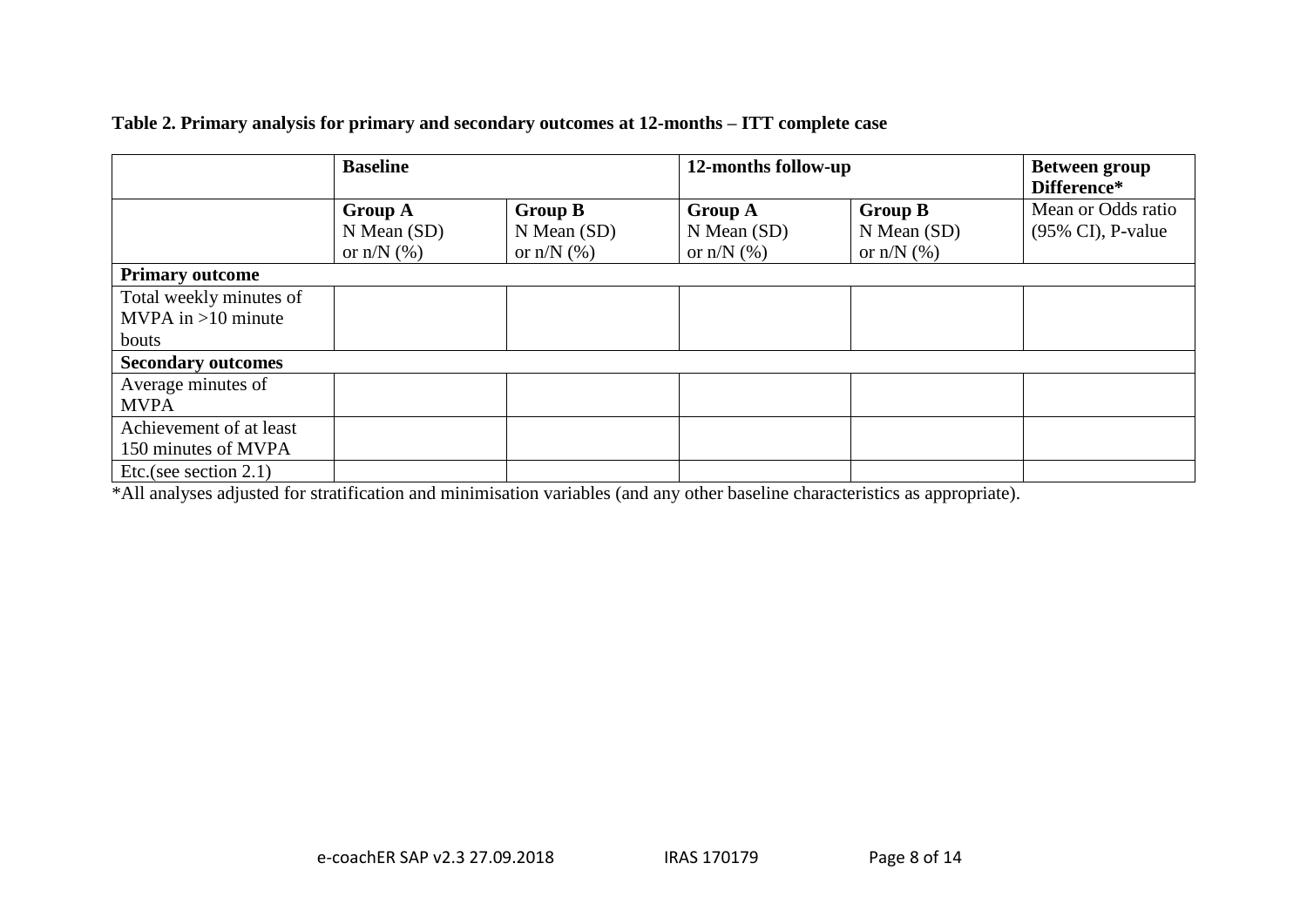|                           | <b>Baseline</b>                   |                                   | 12-months follow-up               |                                   | <b>Between group</b><br>difference                  |
|---------------------------|-----------------------------------|-----------------------------------|-----------------------------------|-----------------------------------|-----------------------------------------------------|
|                           | <b>Group A</b><br>$N$ Mean $(SD)$ | <b>Group B</b><br>$N$ Mean $(SD)$ | <b>Group A</b><br>$N$ Mean $(SD)$ | <b>Group B</b><br>$N$ Mean $(SD)$ | Mean or Odds ratio<br>$(95\% \text{ CI})$ , P-value |
|                           | or $n/N$ $(\%)$                   | or $n/N$ (%)                      | or $n/N$ $(\%)$                   | or $n/N$ (%)                      |                                                     |
| <b>Primary outcome</b>    |                                   |                                   |                                   |                                   |                                                     |
| Total weekly minutes of   |                                   |                                   |                                   |                                   |                                                     |
| $MVPA$ in >10 minute      |                                   |                                   |                                   |                                   |                                                     |
| bouts                     |                                   |                                   |                                   |                                   |                                                     |
| <b>Secondary outcomes</b> |                                   |                                   |                                   |                                   |                                                     |
| Average minutes of        |                                   |                                   |                                   |                                   |                                                     |
| <b>MVPA</b>               |                                   |                                   |                                   |                                   |                                                     |
| Achievement of at least   |                                   |                                   |                                   |                                   |                                                     |
| 150 minutes of MVPA       |                                   |                                   |                                   |                                   |                                                     |
| Etc.(see section $2.1$ )  |                                   |                                   |                                   |                                   |                                                     |

#### **Table 2. Secondary analysis for primary and secondary outcomes at 12-months – ITT imputed**

\*All analyses adjusted for stratification and minimisation variables (and any other baseline characteristics as appropriate).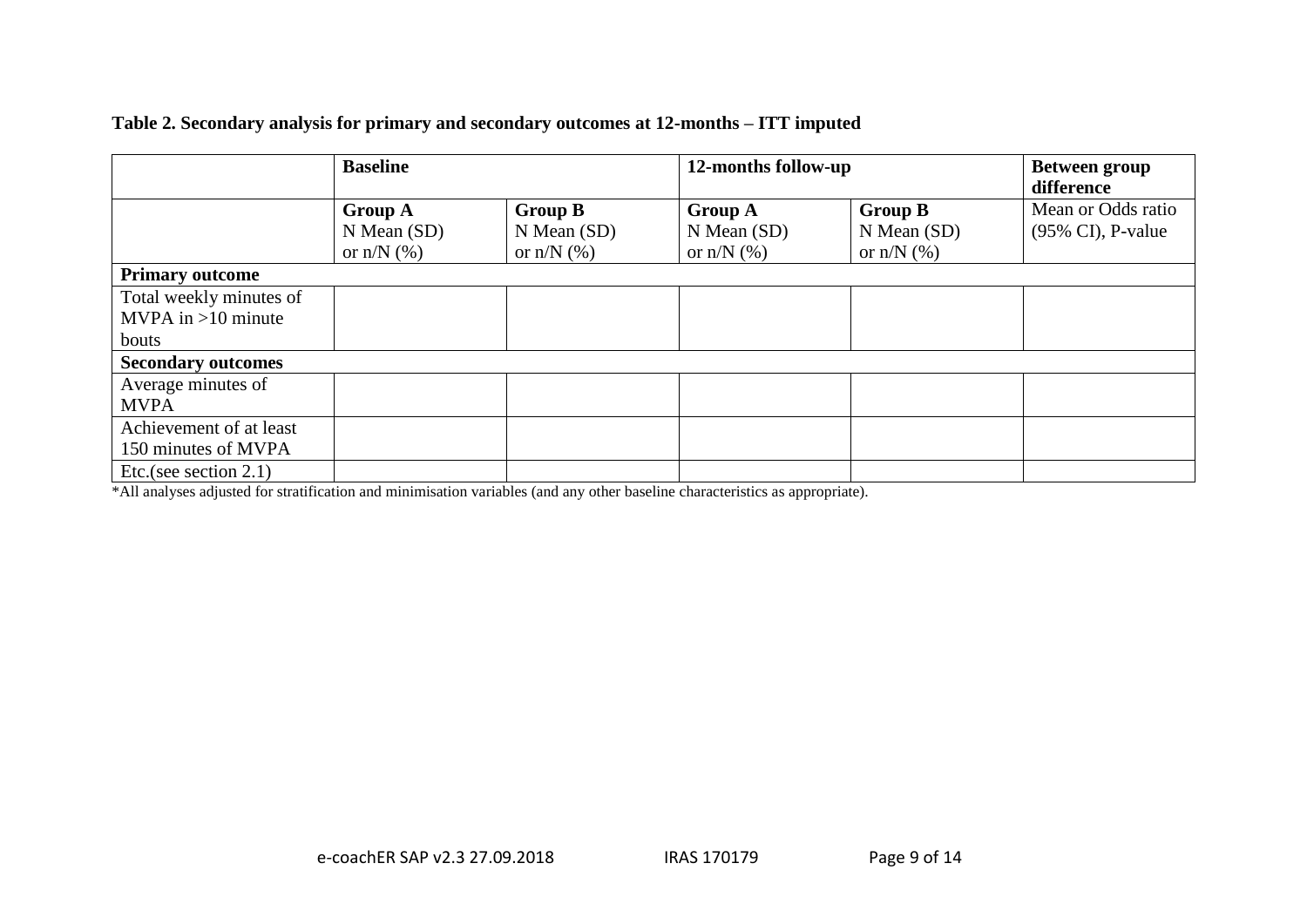|                           | <b>Baseline</b> |                 | 4-months follow up |                 | 12-months follow up |                 | <b>Between group</b> |
|---------------------------|-----------------|-----------------|--------------------|-----------------|---------------------|-----------------|----------------------|
|                           |                 |                 |                    |                 |                     |                 | difference           |
|                           | <b>Group A</b>  | <b>Group B</b>  | <b>Group A</b>     | <b>Group B</b>  | <b>Group A</b>      | <b>Group B</b>  | Global P-            |
|                           | $N$ Mean $(SD)$ | $N$ Mean $(SD)$ | $N$ Mean $(SD)$    | $N$ Mean $(SD)$ | $N$ Mean $(SD)$     | $N$ Mean $(SD)$ | value**              |
|                           | or $n/N$ $(\%)$ | or $n/N$ $(\%)$ | or $n/N$ $(\%)$    | or $n/N$ $(\%)$ | or $n/N$ $(\%)$     | or $n/N$ $(\%)$ |                      |
| <b>Primary outcome</b>    |                 |                 |                    |                 |                     |                 |                      |
| Total weekly              |                 |                 |                    |                 |                     |                 |                      |
| minutes of MVPA in        |                 |                 |                    |                 |                     |                 |                      |
| $>10$ minute bouts        |                 |                 |                    |                 |                     |                 |                      |
| <b>Secondary outcomes</b> |                 |                 |                    |                 |                     |                 |                      |
| Average minutes of        |                 |                 |                    |                 |                     |                 |                      |
| <b>MVPA</b>               |                 |                 |                    |                 |                     |                 |                      |
| Achievement of at         |                 |                 |                    |                 |                     |                 |                      |
| least 150 minutes of      |                 |                 |                    |                 |                     |                 |                      |
| <b>MVPA</b>               |                 |                 |                    |                 |                     |                 |                      |
| Etc. (see section $2.1$ ) |                 |                 |                    |                 |                     |                 |                      |

**Table 3. Repeated measures analysis of primary and secondary outcomes at 4 and 12-months – ITT complete case**

\*Global P-value for between comparison group comparison across both 4 and 12-month follow up adjusted for stratification and minimisation variables (and any other baseline characteristics as appropriate).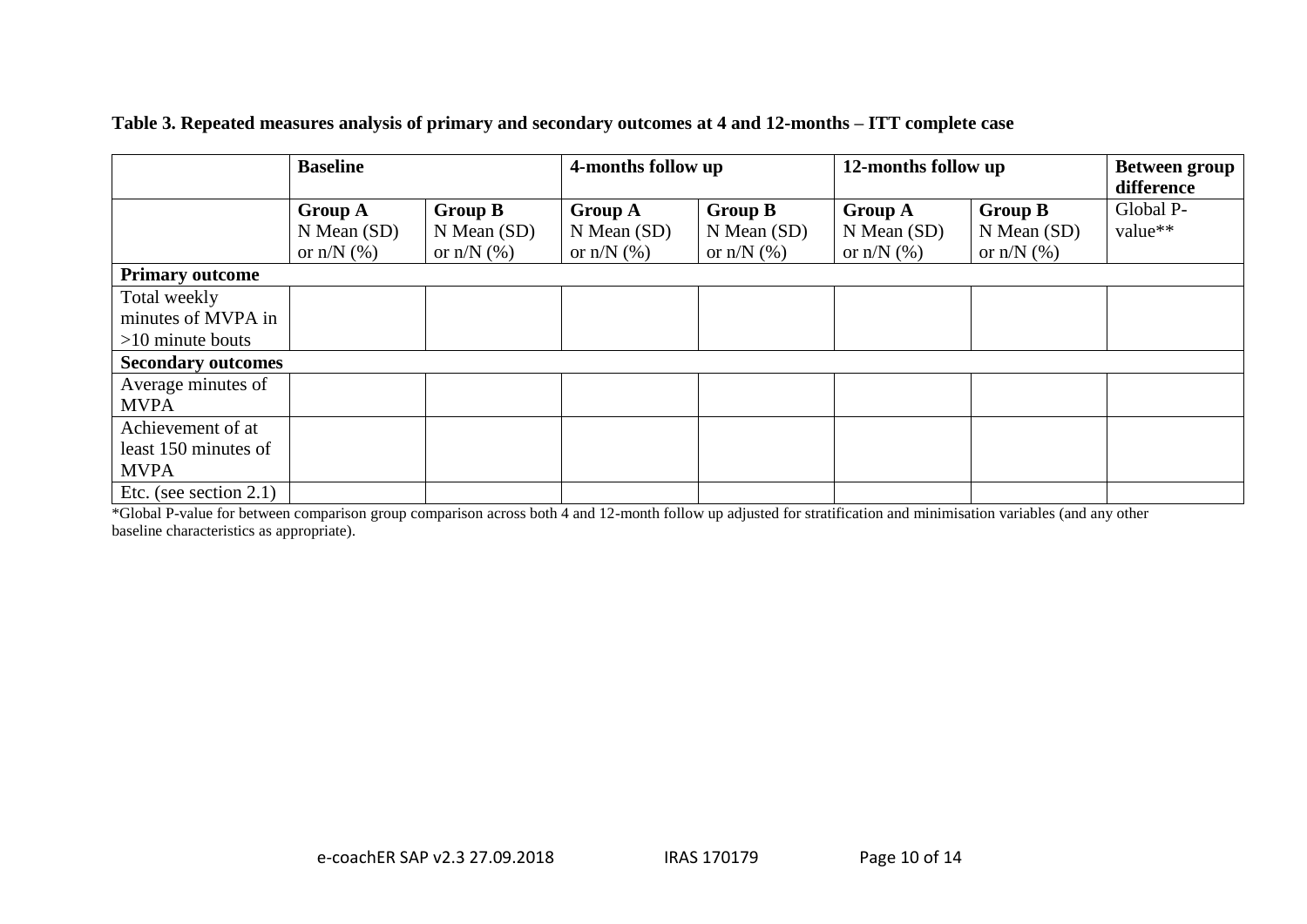|                                        | <b>Between group</b><br>Difference*  |
|----------------------------------------|--------------------------------------|
|                                        | Mean or Odds ratio (95% CI), P-value |
| Total weekly minutes of MVPA in $>10$  |                                      |
| minute bouts                           |                                      |
| Average minutes of MVPA                |                                      |
| Achievement of at least 150 minutes of |                                      |
| <b>MVPA</b>                            |                                      |
| Etc. (see section $2.1$ )              |                                      |

#### **Table 4. Secondary analysis - CACE analysis of primary and secondary outcomes at 12-months – ITT complete case**

\*CACE analyses adjusted for stratification and minimisation variables (and any other baseline characteristics as appropriate).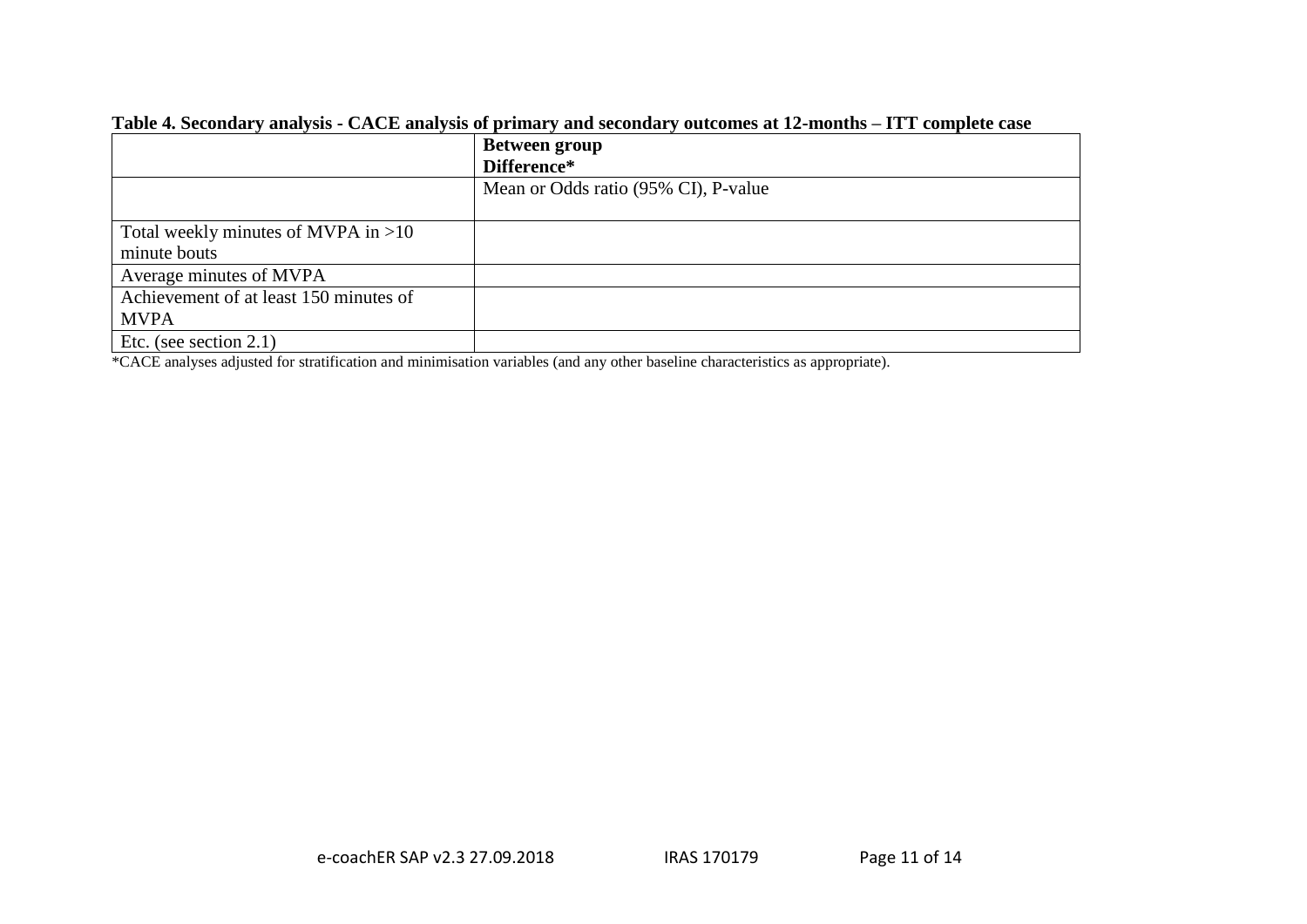|                                      | Mean difference (95% CI)* | <b>Interaction P-value</b> |
|--------------------------------------|---------------------------|----------------------------|
|                                      |                           |                            |
| <b>Trial site</b>                    |                           |                            |
| South West                           |                           |                            |
| Birmingham                           |                           |                            |
| Glasgow                              |                           |                            |
| Patient's perception of main medical |                           |                            |
| referral reason                      |                           |                            |
| Control diabetes                     |                           |                            |
| Weight loss                          |                           |                            |
| Lower blood pressure                 |                           |                            |
| Manage lower limb osteoarthritis     |                           |                            |
| symptoms                             |                           |                            |
| Manage mood/depression;              |                           |                            |
| <b>IT literacy level</b>             |                           |                            |
| Lower confidence                     |                           |                            |
| Higher confidence                    |                           |                            |

**Table 5. Secondary analysis - subgroup analyses on primary outcome at 12-months – ITT complete case** 

\*From primary analysis model adjusted for stratification and minimisation variables (and any other baseline characteristics as appropriate).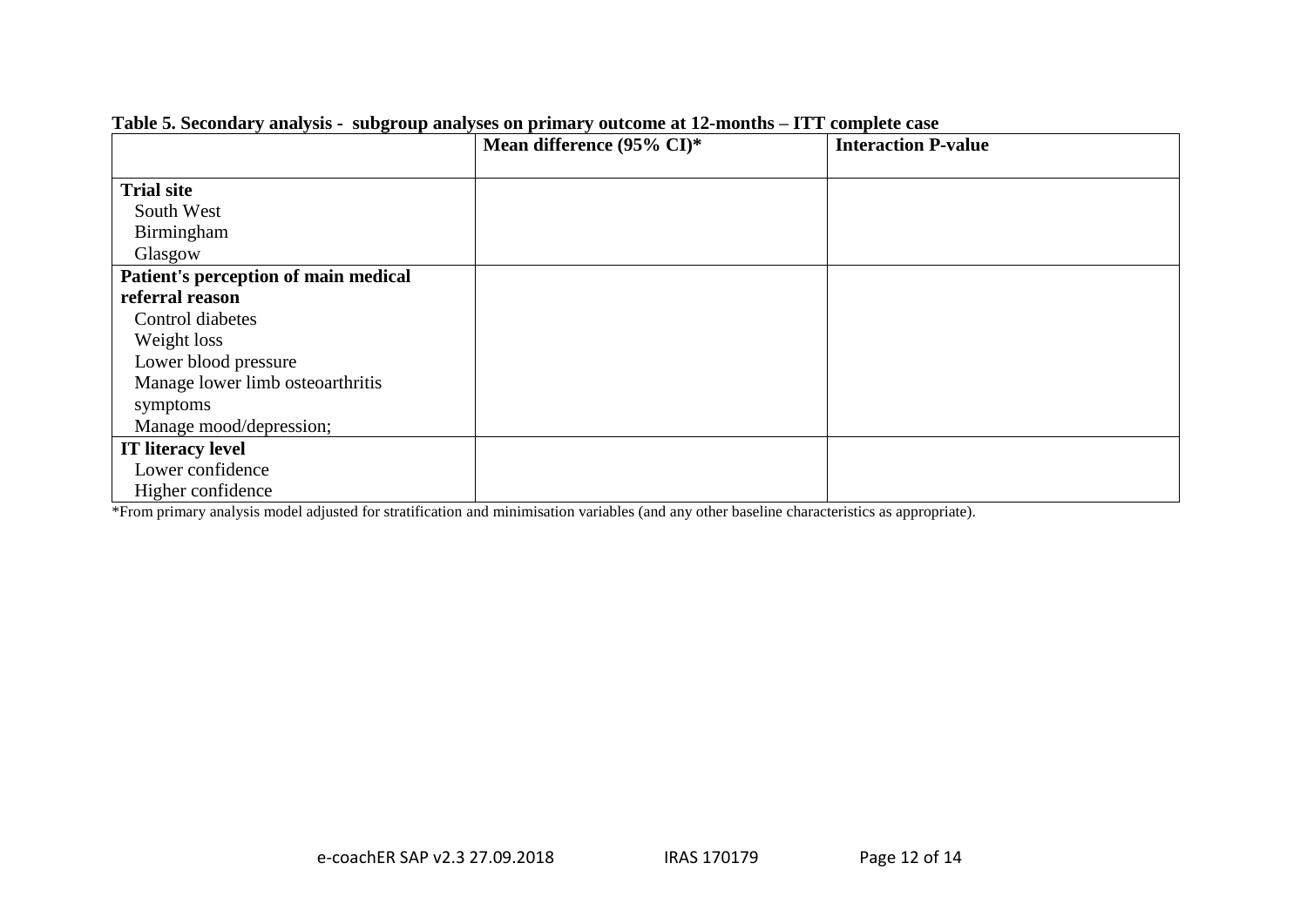# **Amendment History**

| <b>SAP version</b> | <b>Date</b> | <b>Revisions</b>                                                                                                                                                                                                                                                                                                                                                                                                                                                                                                                                                      |
|--------------------|-------------|-----------------------------------------------------------------------------------------------------------------------------------------------------------------------------------------------------------------------------------------------------------------------------------------------------------------------------------------------------------------------------------------------------------------------------------------------------------------------------------------------------------------------------------------------------------------------|
| Draft version      | 13 SEP 2015 | N/A                                                                                                                                                                                                                                                                                                                                                                                                                                                                                                                                                                   |
| 0.1                |             |                                                                                                                                                                                                                                                                                                                                                                                                                                                                                                                                                                       |
| $\mathbf 1$        | 16 JAN 2017 | Per protocol population defined.                                                                                                                                                                                                                                                                                                                                                                                                                                                                                                                                      |
| $\overline{2}$     | 09 APR 2017 | Text added to Statistical Analysis section (introductory paragraph):<br>'Following data lock by PenCTU, the analyses following will be undertaken by the statistician blinded to group<br>(randomised groups will be coded 'A' or 'B'). Following the blinded presentation of the trial results to the<br>TMG and agreed interpretation of the results, the groups will be unblinded.'                                                                                                                                                                                |
|                    |             | Text added to Descriptive Analysis section:<br>'Any notable baseline differences between groups will be discussed with the TMG and consideration as to<br>whether these factors are likely to predictive of outcomes and whether this factor(s) should be included in<br>the inferential analysis models.'                                                                                                                                                                                                                                                            |
|                    |             | Intention to treat (ITT) imputed defined as: 'groups according to original randomised allocation in all<br>participants.'                                                                                                                                                                                                                                                                                                                                                                                                                                             |
|                    |             | In the Primary Analysis section, text added to clarify that stratification will be conducted by site, and<br>minimisation by clinical condition & IT literacy level.                                                                                                                                                                                                                                                                                                                                                                                                  |
|                    |             | Handling of missing outcomes further defined: use of baseline outcomes and other explanatory covariates<br>(e.g. treatment group, sex, age, ethnicity, region, and disease duration) to impute the missing data.                                                                                                                                                                                                                                                                                                                                                      |
|                    |             | Data Presentation developed to: 'Results will be reported as between group mean differences with 95%<br>confidence intervals; global P-values will also be provided with regard to categorical explanatory variables<br>The threshold for determining significant effects will be P<0.05. No adjustment of P-values will be made to<br>account for multiple testing, although the implications of multiple testing will be considered when evaluating<br>the results of the analyses. Analysis of the primary outcome will be performed prior to all other analyses.' |